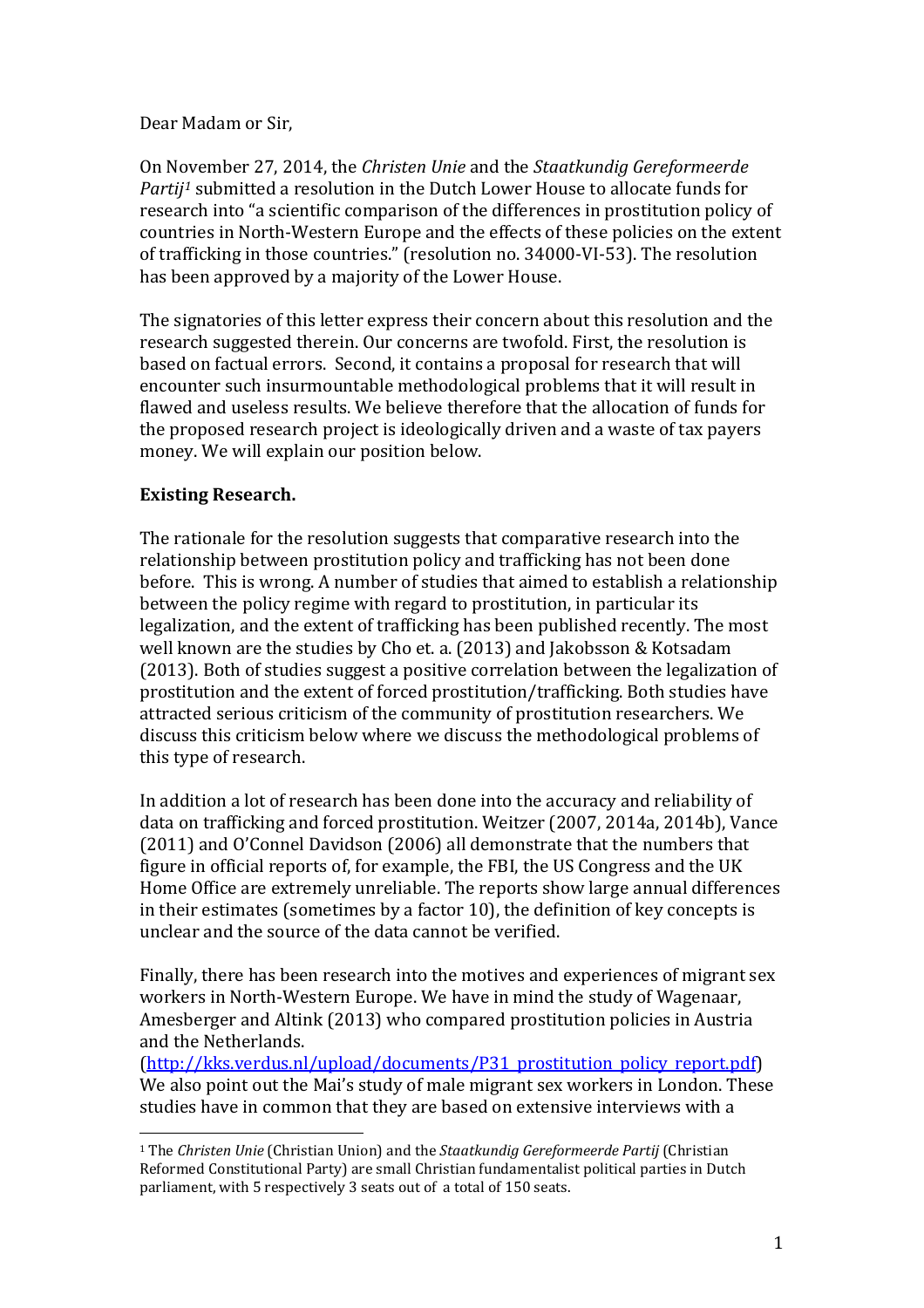representative sample of migrant sex workers. The results of these studies show that the sex workers perceive themselves primarily as migrants, that sex work is often only one of the ways with which they try to obtain an income in the destination country, that the large majority states that they don't feel forced in their profession, that the few that say that they have been in a situation of coercion extracted themselves from it with the help of friends, and that they are part of a larger network of friends, family and acquaintances, most of them with a migrant background, who support each other in getting by. These studies clearly show that the personal experiences of migrant sex workers in North-Western Europe have little in common with the image of forced prostitution and trafficking in the media and politics.

### **Methodological Problems.**

To conclusively establish a (causal) relationship between a policy regime on the one hand (independent variable) and the extent of trafficking and forced prostitution on the other (dependent variable), an international comparative, so called "most different systems design" (MDSD) is required (Landman, 2003). In such a design a series of countries with a diversity of approaches to prostitution policy is compared on the variable "forced prostitution". The logic of the MDSD is that in comparing very different cases, all of which have in common the same *dependent variable* (extent of trafficking*)*, any other circumstance that is present in all or most of the cases can be regarded as the *independent variable*. In this case that would be the legalization of prostitution. A slightly more relaxed version of the MDSD is simply to correlate regime type with the extent of trafficking. For two reasons a large sample of countries is a necessary condition.

First, a large number of countries is required to (statistically) neutralize variables other than the policy regime; variables that could influence changes in trafficking. Second, a large sample is necessary to attain statistically robust results. One has to think of a sample of at least 80 countries. (The study of Cho et. al. uses a sample of 150 countries.) The Dutch resolution would restrict the study to the countries of North-Western Europe. As this includes not more than about a dozen countries, the above comparative design is not feasible. The best that can be done in the circumstances is a comparative case study design. That is a useful design in itself (Wagenaar et. al., 2013), but it does not allow any conclusions about the relationship between policy regime and extent of trafficking. We will return to this point.

But even if the researcher succeeds in putting together such a sufficiently large sample, the study will encounter a number of insurmountable problems. The first one is the operationalization of the dependent (extent of trafficking and forced prostitution) and independent variable (policy regime). The second is the collection of precise and reliable data on trafficking and forced prostitution.

The variable 'policy regime' is difficult to define. One of the largest problems is the loose relationship between national and local policy. For example, in Germany prostitution is legalized at the federal level but not a single 'Land' has ever implemented the law. In Austria prostitution is also legalized at the federal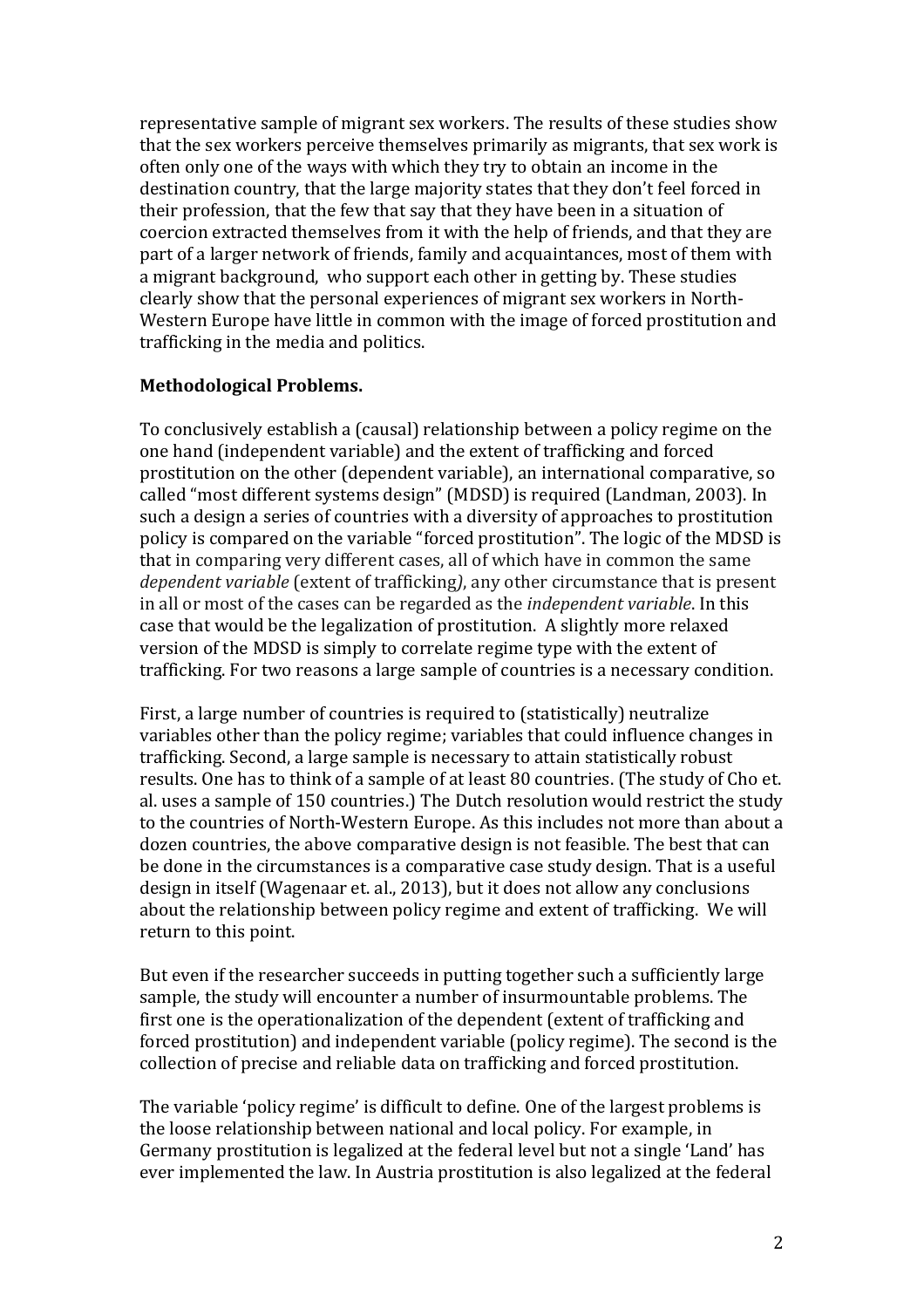level, but the 'Länder' have so much autonomy that at that level implementation varies from de facto criminalization to de facto legalisation. In the UK policy differs between cities; similar to Sweden where the implementation of client criminalisation is more strict in Stockholm than in Malmö. In the Netherlands the policy of legalization took a decidedly repressive turn, with the result that current local policy does not resemble national policy very well any more. In other words, it is impossible to arrive at a valid characterisation of a country's prostitution policy by focusing on the national level.

The same applies to the variable "trafficking or forced prostitution". The report by Wagenaar et. al. contains an extensive analysis of the confusion around these concepts and suggests not to use them any longer and to replace them with the multi-dimensional and easy to operationalize concepts of economic and sexual exploitation. One of the added benefits of the concepts of 'economic and sexual exploitation' is that it is not restricted to prostitution, that it situates exploitation in where it takes place, namely the work situation, and that it suggest that exploitation in prostitution is part of a wider problem of exploitation of vulnerable workers in the current labour market (Wagenaar et. al, 2013). In practice the usual concepts 'trafficking' and 'forced prostitution' have widely different meanings and tend to be used in an inflationary way. 'Forced prostitution' is regularly used, for example, when people enter into prostitution for economic reasons and/or because of a lack of other, more desirable jobs.

A similar problem is encountered with the definition of the concept of 'trafficking'. We must not only take into consideration the legal definition of the concept (law in the books) but also how the law is applied in practice (law in action). Most countries (more or less) follow the international/EU definition of trafficking, but its interpretation varies considerably. In many countries 'trafficking' is interpreted narrowly as bringing someone into prostitution against her of his volition.[2](#page-2-0) The Netherlands on the other hand uses a very wide definition of trafficking that includes every form of deception, coercion, or violence, regarding both the methods of recruitment as the work conditions, and irrespective of the fact that someone has worked in prostitution before, was aware that she or he was going to work in prostitution, or expresses that she or he choses to remain working in prostitution. Also, in some countries, the Netherlands included, every (cross border) form of mediation of prostitution is considered 'trafficking', independent of the fact that there are circumstances of deception, coercion of violence. Thus, the concepts of 'trafficking' and 'forced prostitution' only partly overlap.

Moreover, the prohibition of trafficking must be considered in the context of other prohibitions concerning prostitution. The broad Dutch concept of trafficking, in combination with the absence of a separate legal clause that prohibits pimping, has the effect that cases that are classified as 'trafficking' in

<span id="page-2-0"></span> <sup>2</sup> In Rumania, for example, the same activities are classified as trafficking respectively pimping depending on the fact if the victim is seen as an 'innocent' woman or a sex worker. In the first instance the victim has right to shelter and protection; in the second she is considered a coperpetrator and can be prosecuted and convicted. And, in contrast to the Netherlands, coercive work conditions are not part of the definition of trafficking.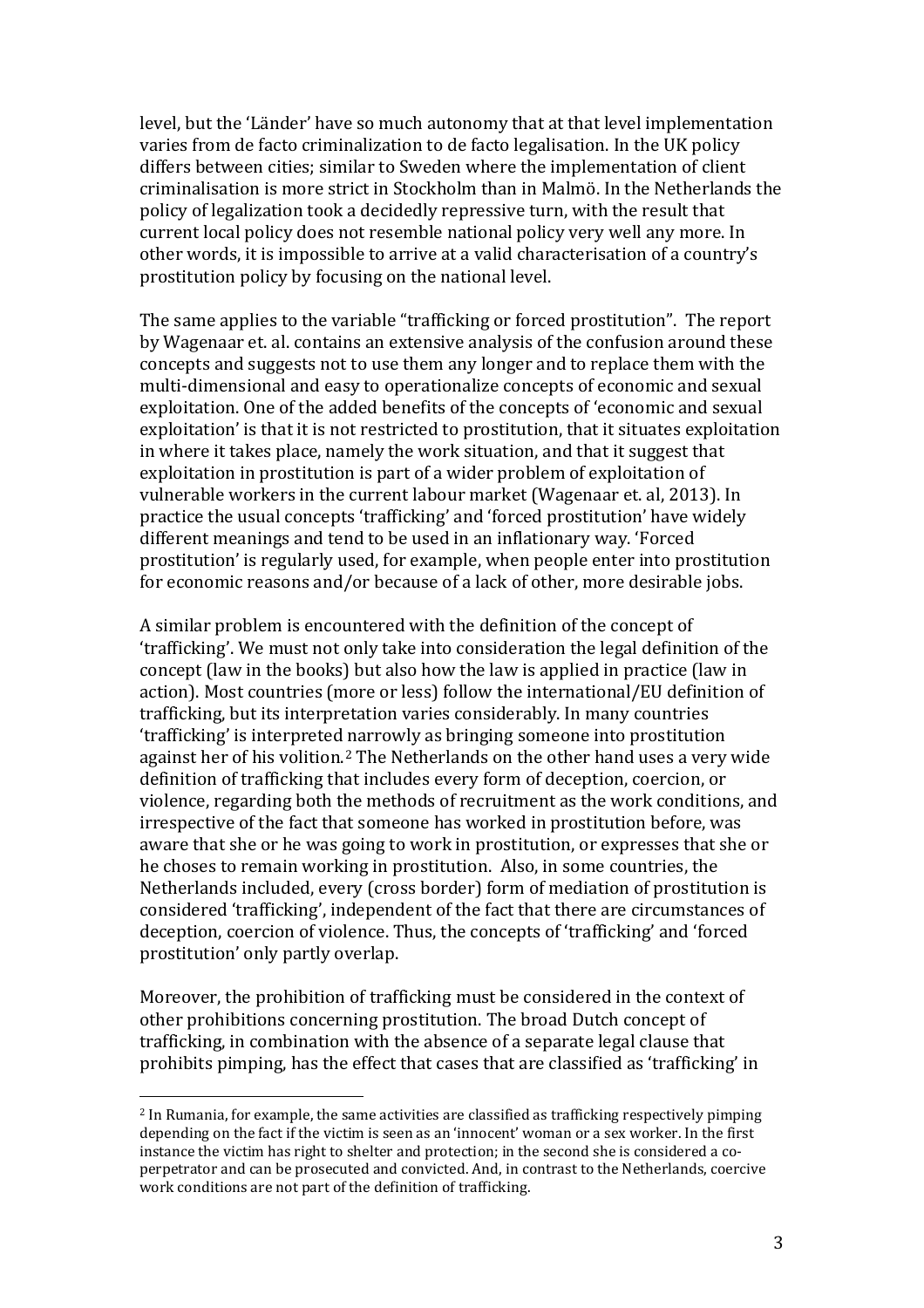the Netherlands are classified and prosecuted as 'pimping' or 'exploitation of prostitution' in other countries. In these countries district attorneys tend to prosecute the easier to prove 'pimping' rather than the difficult to establish 'trafficking'. All these considerations make a meaningful comparison of numbers about the number of cases or victims of trafficking essentially impossible.

The second methodological problem concerns data collection. In practice the required data on trafficking and forced prostitution are simply not available. Even in a well-organised country such as Austria, reliable national data on prostitution and forced prostitution did not exist, as the responsible official readily admitted (Wagenaar et. al, 2013). But even if data are available, it is unclear how they must be interpreted. Does an increase in the number of trafficking cases, for example, really represent an increase in criminal behaviour, increased law enforcement, a change in the definition used, or all of the above?

The upshot is that it is unclear what it is that is compared in an international comparative study. This was the major criticism that was levelled at the Cho et al. study. It turned out that the alleged positive statistical association between legalization of prostitution and trafficking was compromised by serious problems with the operationalization of the key variables and the reliability and comparability of the data. The relationship was an artefact of the research design. The conclusions were built on quicksand.

A third problem is that a well-designed study not only looks at the intended effects of prostitution policy on trafficking/forced prostitution, but also at unintended consequences<sup>[3](#page-3-0)</sup>, such as impact of the policy on access of sex workers to health and social services (Florin, 2012), on public health (prevalence of STDs and HIV among sex workers), on the level of violence against sex workers<sup>[4](#page-3-1)</sup>, on the possibility to leave the profession when desired, or on sex workers' human and civil rights.

Finally, the Dutch parliamentarian resolution fails to specify any explanation for the alleged relationship between legalization and trafficking/forced prostitution. Without such a hypothesis the suggested research is not much more than a fishing expedition.

Based on these methodological arguments we conclude that a research project designed according to the required Most Different Systems Design is simply not feasible. The idea of such a project may be rhetorically attractive, but in practice it will not be viable. More seriously, bad research can have real-world pernicious effects. The Cho et. al. study for example was embraced by politicians and prohibition activists in a number of countries as the definitive 'scientific' proof of the alleged damaging impact of the legalization of prostitution. In addition, spurious claims and 'results' detract both attention and funding from worthwhile

<span id="page-3-0"></span> <sup>3</sup> See, for the negative unintended consequences of the Swedish Sex Purchase Law, Dodillet and Östergren in Wagenaar et. al., 2013.

<span id="page-3-1"></span><sup>4</sup> In many countries, for example, the police is a major source of violence against sex workers (coerced sex, extortion, and physical abuse). See *Research for Sex Work* (2009), SWAN (2010) en Sex-Workers Forum of Vienna (2010)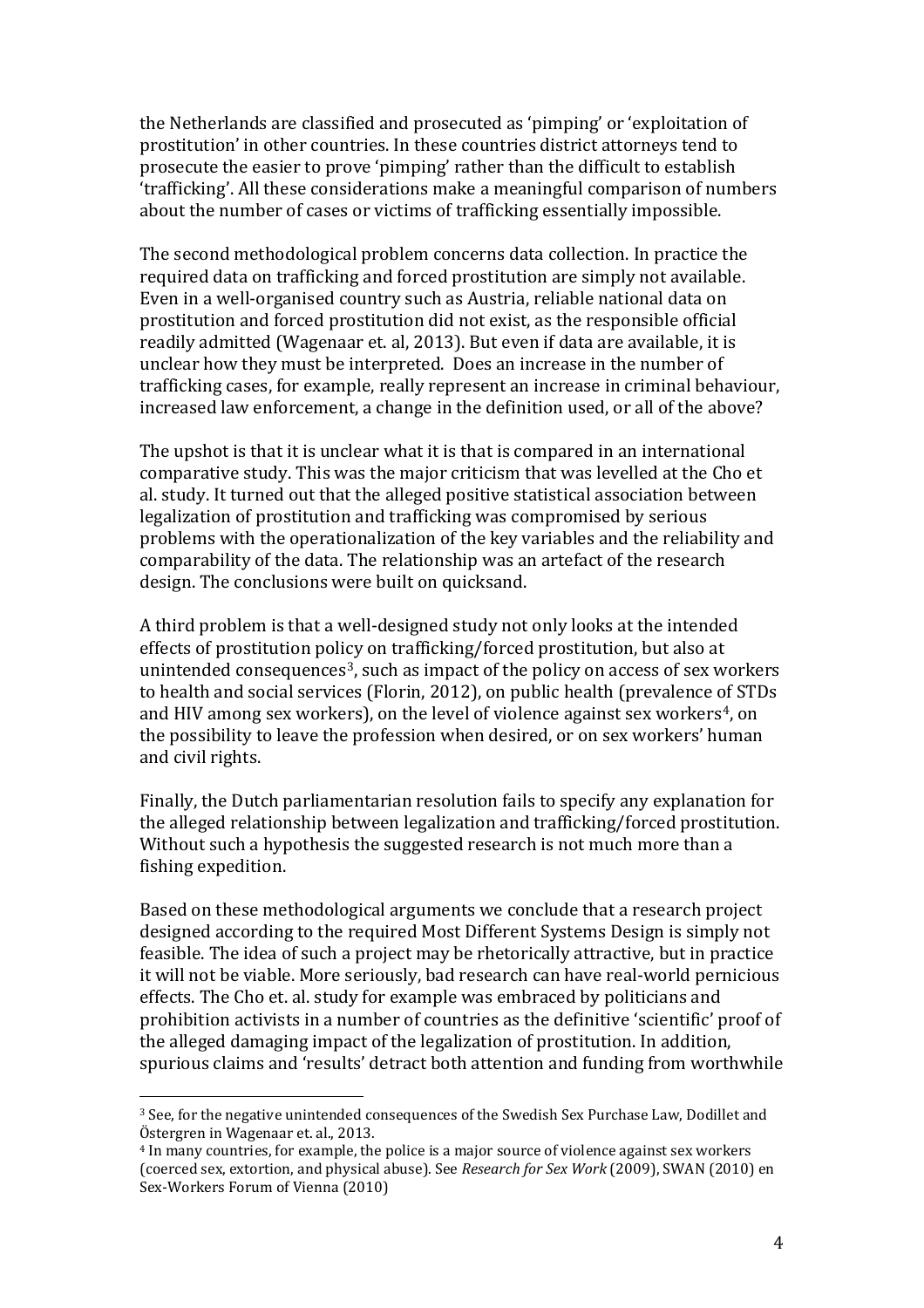causes. Untold millions have been spent on anti-trafficking projects. However, in comparison to the alleged number of victims worldwide, only a small number of victims have been identified and supported, and even fewer traffickers prosecuted and convicted.

Is there an alternative? It is always possible to do a so-called "mixed methods" study in a smaller number of countries. In such a design the researcher combines quantitative and qualitative methods. To establish a trend it is recommended to follow a longitudinal design; that is, to follow the implementation of a policy for a number of years and register its effects on the target group. Such designs suffer though from the "too few cases, too many variables" problem (Goggin, 1986). If one is able to establish a relationship between a policy intervention and some effects on prostitution markets or sex workers, it is impossible to ascribe it with any confidence to the independent variable. For example, an increase in trafficking after legalisation has been introduced may be the result of more intense police investigations, a lower threshold for filing a complaint, improved access to health and social services, increases in immigration, etc.

## **Conclusion.**

Based on the above arguments we conclude that the research that is proposed in the resolution of the Dutch Lower House is not feasible. It seems to be informed by a hostile attitude towards prostitution and towards the legalization of the prostitution industry in the Netherlands. This is in line with a more general conservative and moralistic trend in Europe, in which, under the banner of the fight against trafficking, national governments are urged to criminalise prostitution, including clients. Not only does this ignore policy advice and reports from UN AIDS (2014), the ILO (2014) and the Special Rapporteur on Health (2010)<sup>[5](#page-4-0)</sup>, it also ignores the voice of sex workers (ICRSE, 2014) and the documented damaging effects of criminalization on the safety, health, work conditions, autonomy, and civil rights of sex workers (Juosmanen 2011; Dodillet c.s. 2011; Thing c.s. 2011; Jordan 2012).

We are very worried about this trend.

The signatories of this letter argue for an honest, open and respectful debate in Europe about the most optimal policies regarding prostitution; a debate that is evidence-based and in which the voice of sex workers plays a serious role.

The call for new research in the Dutch parliamentary resolution obscures the fact that a lot of good and useful research on prostitution policy has been done already. In New Zealand, for example, a combination of decriminalization with a distinct role of the national sex worker organization NZPC in the formulation, design, implementation and evaluation of public policy, has resulted in a system

<span id="page-4-0"></span><sup>5</sup> See also, The Lancet, Series on HIV and Sex Work launched at International Aids Conference 2014 in Melbourne, available at http://www.thelancet.com/series/HIV-and-sex-workers.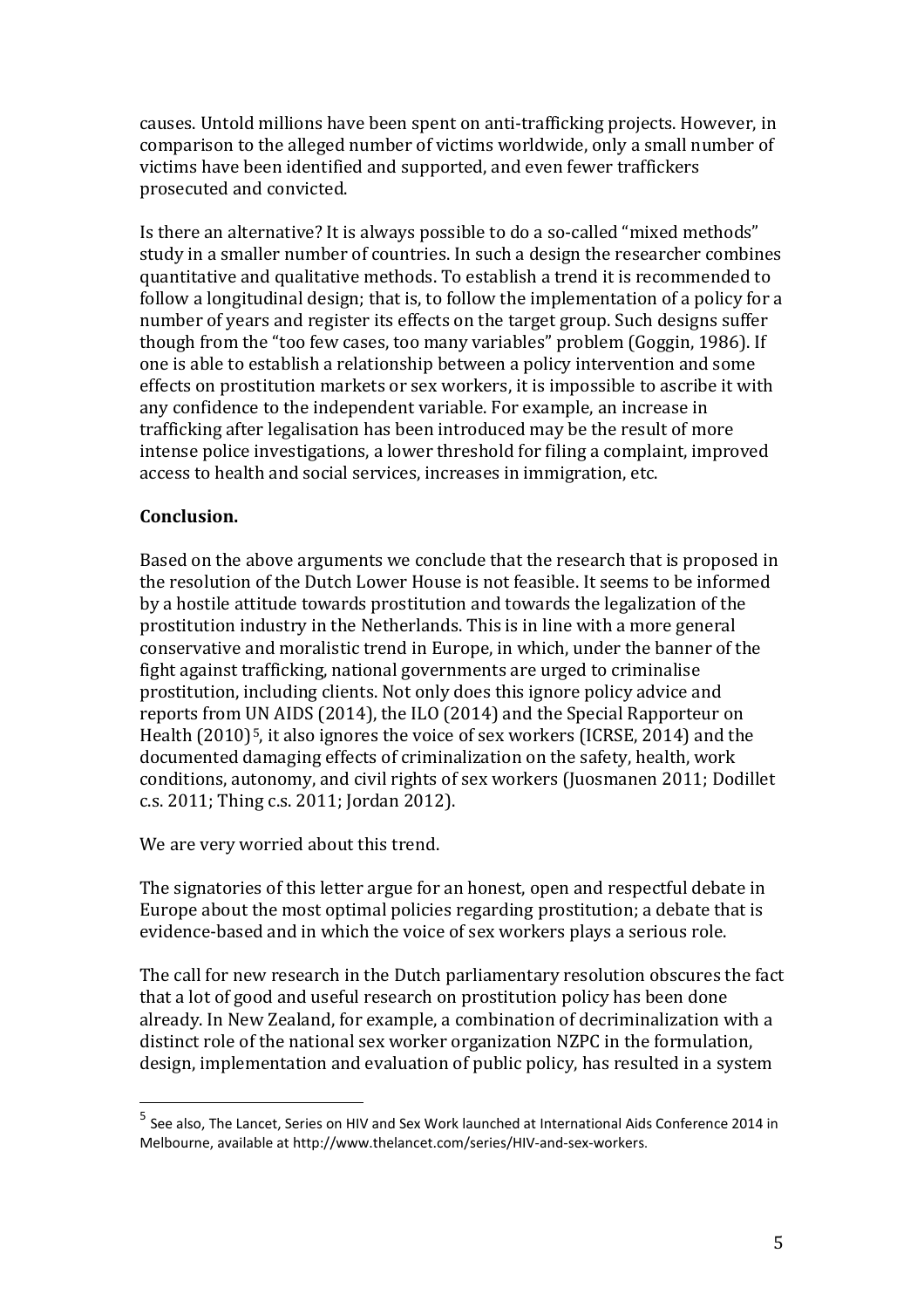in which both the rights of the sex worker as public order have improved (Abel et. al., 2013).

The examples of good policy are available. It is the responsibility of elected officials to study and learn from these, and apply them in their own national context, instead of following the dead-end street of an unviable and wasteful research project that every self-respecting researcher would do best to avoid.

**PROUD Contactpersonen: Mariska Majoor (06 – 13572799) en Marianne Jonker (06 – 24661365) SWexpertise Contactpersonen: Marjan Wijers (06 - 30546012) en Maria Scali (06 - 11514386)** 7

#### **Signatories.**

International Committee on the Rights of Sex Workers in Europe (ICRSE) SekswerkNL, onderzoeksorganisatie voor en door sekswerkers TAMPEP International Foundation New Zealand Prostitutes Collective

Drs. S.M. Altink, Onderzoeker Drs. J. Visser, Socioloog Dr. Helga Amesberger, Institut für Konfliktforschung, Wenen, Oostenrijk. Prof. Genevieve Fuji-Johnson, Simon Fraser University, Vancouver, Canada Prof. Lilian Mathieu, ENS de Lyon, Lyon, Frankrijk Prof. Alexandra Oliveira, University of Porto, Porto, Portugal Prof. Rebecca Pates, Universität Leipzig, Leipzig, Duitsland Kerry Porth, Living in Community/Simon Fraser University, Vancouver, Canada Prof. Teela Sanders, University of Leeds, Leeds, UK Prof. Jane Scoular, Strathclyde University, Glasgow, UK Prof. Ine Vanwesenbeeck, Universiteit Utrecht, Rutgers WPF, Utrecht Prof. Hendrik Wagenaar, The University of Sheffield. Prof. Ron Weitzer, Columbian College of Arts and Sciences, Washington DC, USA

#### **References.**

Cho, S-Y, Dreher, A, Neumayer, E. (2013), "Does legalized prostitution Increase Human Trafficking?", *World Development*, 41: 67-82

Dodillet, S. and Östergren, P. (2013), The Swedish Sex Purchase Act: Claiedn Success and Documented Effects, in Wagenaar, H. Altink, S and Amesberger, H. (2013), *Final Report of the International Comparative study of Prostitution Policy*, The Hague: Platform 31, 109-130

Goggin, M.L. (1986), The 'Too Few Cases/Too many Variables' Problem in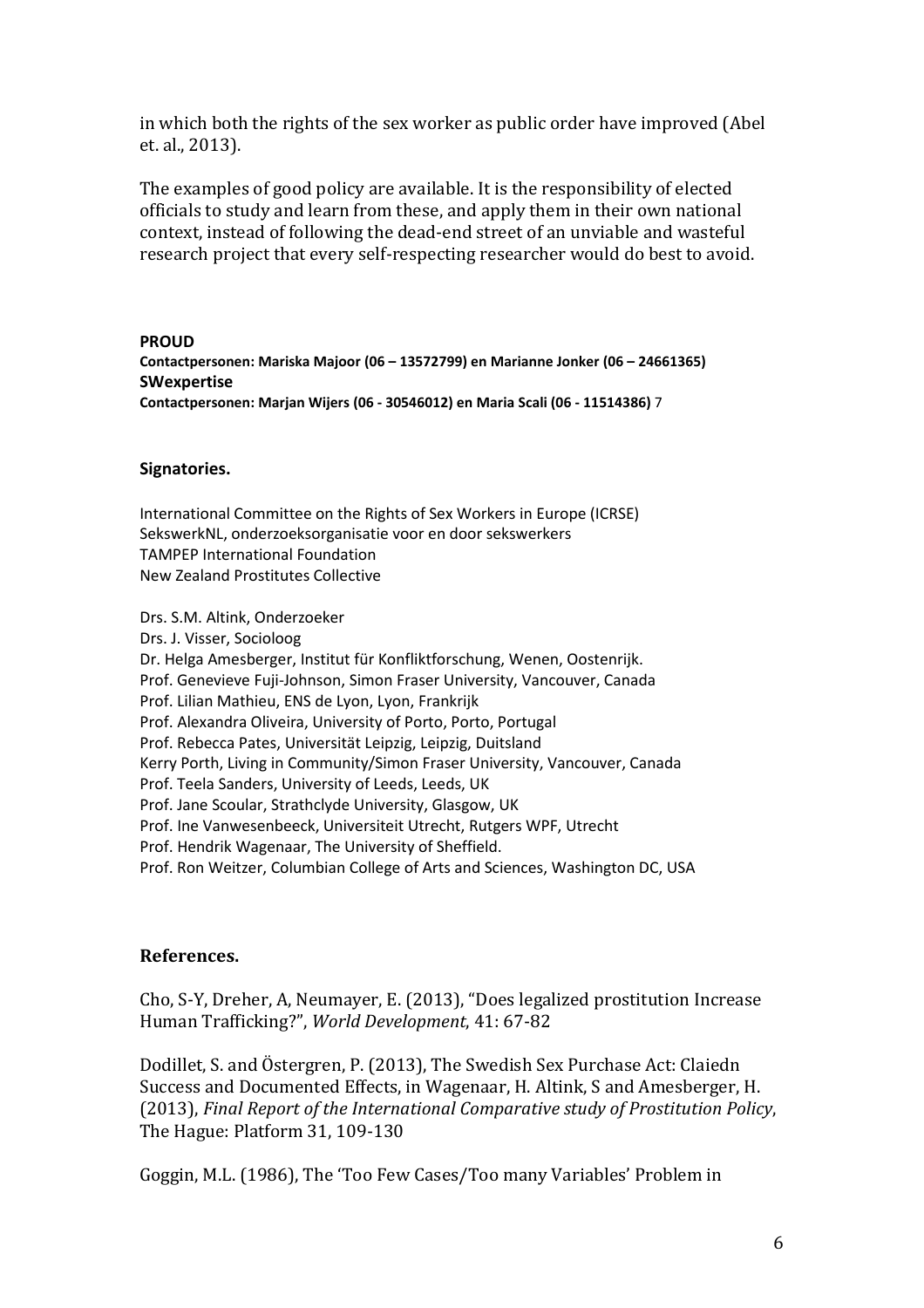Implementation Research, The Western Political Quarterly, 39: 328-347

ICRSE (2014). *A very "uncertain" evaluation that disregards the "weaker bargaining position and more safety concerns" of sex workers*. Available at: http://www.sexworkeurope.org/news/general-news/very-uncertainevaluation-disregards-weaker-bargaining-position-and-more-safety; 8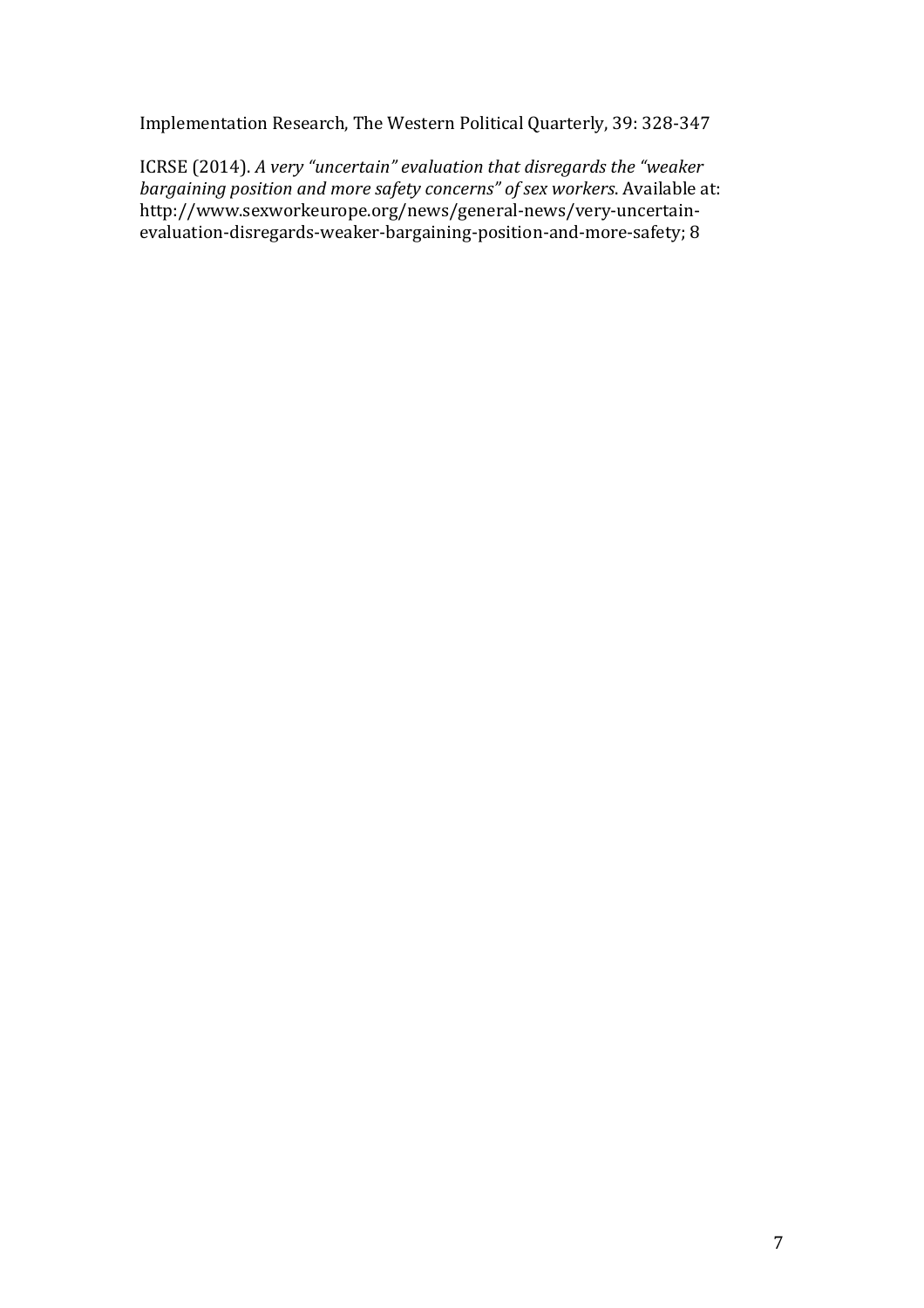ICRSE (2014), *Statement regarding the vote in the Parliamentary Assembly of Council of Europe on the report "prostitution, trafficking and modern slavery in Europe" of the Committee on equality and non-discrimination, rapporteur José Mendes Bota (2014), available at* 

[http://www.sexworkeurope.org/news/general-news/statement-regarding](http://www.sexworkeurope.org/news/general-news/statement-regarding-vote-parliamentary-assembly-council-europe-report-prostitution)[vote-parliamentary-assembly-council-europe-report-prostitution;](http://www.sexworkeurope.org/news/general-news/statement-regarding-vote-parliamentary-assembly-council-europe-report-prostitution)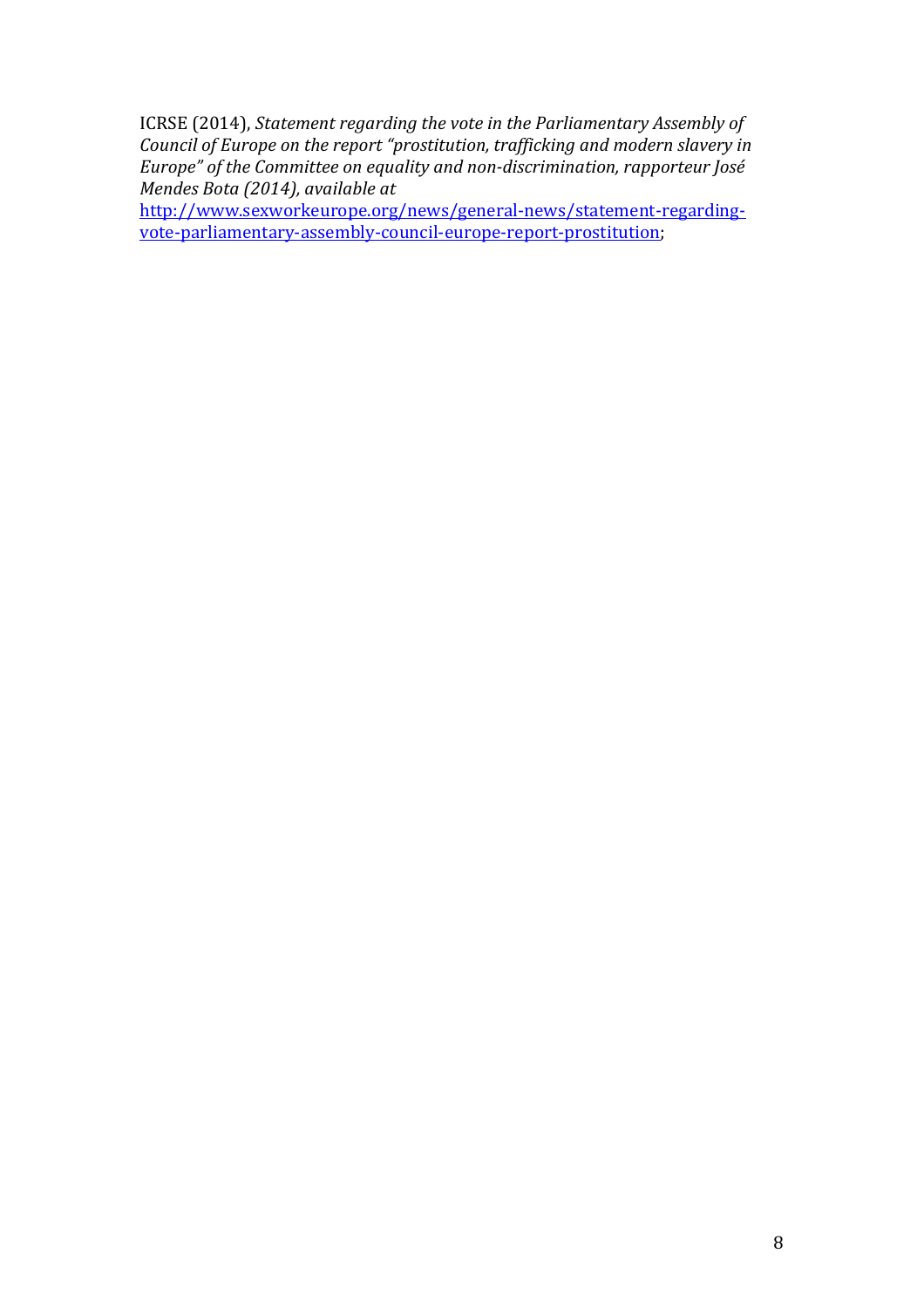ICRSE,(2014) *ICRSE statement on the European Parliament non-binding resolution on prostitution and sexual exploitation* (February 2014). Available at [http://www.sexworkeurope.org/news/general-news/icrse-statement](http://www.sexworkeurope.org/news/general-news/icrse-statement-european-parliament-non-binding-resolution-prostitution-and-sexual)[european-parliament-non-binding-resolution-prostitution-and-sexual](http://www.sexworkeurope.org/news/general-news/icrse-statement-european-parliament-non-binding-resolution-prostitution-and-sexual)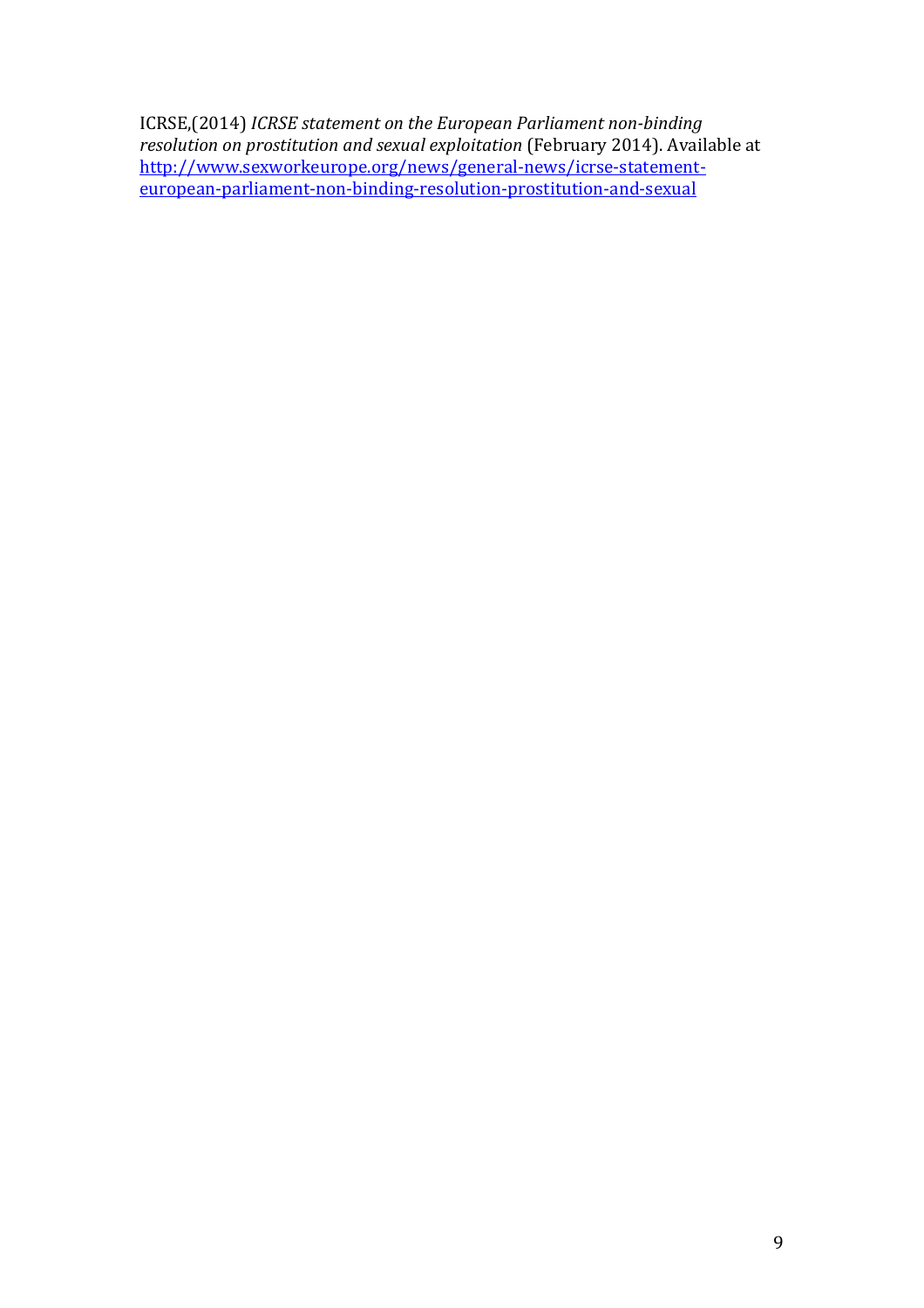Florin, O. (2012). "A particular kind of violence: Swedish social policy puzzles of a multipurpose criminal law", Sexuality Politics and Social Policy, (published online: 31 may 2012).

ILO (2014). *Leaving no one behind: reaching key populations through workplace action on HIV and Aids*. Available at: [https://denisnzioka.co.ke/download/Reports-Study-findings](https://denisnzioka.co.ke/download/Reports-Study-findings-abstracts/ILO_Leaving_No_One_Behind.pdf)[abstracts/ILO\\_Leaving\\_No\\_One\\_Behind.pdf](https://denisnzioka.co.ke/download/Reports-Study-findings-abstracts/ILO_Leaving_No_One_Behind.pdf)

Jakobson, N. en Kotsadam, A., (2013), The Law and Economics of Sex Slavery; Prostitution laws and trafficking for sexual exploitation, *European Journal for Law and Economics*, 35: 87-107

Jordan, Ann (2012). *The Swedish Law To Criminalize Clients: A Failed Experiment In Social Engineering,* Program On Human Trafficking And Forced Labor, Center For Human Rights & Humanitarian Law, available at [http://rightswork.org/wp](http://rightswork.org/wp-content/uploads/2012/04/Issue-Paper-4.pdf)[content/uploads/2012/04/Issue-Paper-4.pdf](http://rightswork.org/wp-content/uploads/2012/04/Issue-Paper-4.pdf)

Juosmanen, Jari (2011). "Attitudes and perceptions about legislation prohibiting the purchase of sexual services in Sweden", *European Journal of Social Work*  2011, pp. 1-17.

Landman, T. (2000). *Issues and Methods in Comparative Politics: An Introduction*. London: Routledge.

Mai, Nicola (2009). Migrant Workers in the UK Sex Industry: Full Research Report, ESRC End of Award Report, RES-062-23-0137. Swindon: ESRC

O'Connell Davidson, J. (2006). "Will the real sex slave please stand up", *Feminist Review,* 83**,** 4–22**.** 

Research for Sex Work (2010). *Adressing Violence against sex workers*, Issue 12, December 2010.

Sex-Workers Forum of Vienna (2010). *Submission from Sex-Workers Forum of Vienna to the United Nations' Committee Against Torture pertaining to Austria's 5th periodic report AT/C/AUS/4-5 at the 44th session* (26 April to 14 Mai 2010).

SWAN (2009). *Arrest the Violence, Human Rights Abuses Against Sex Workers In Central And Eastern Europe And Central Asia*. 9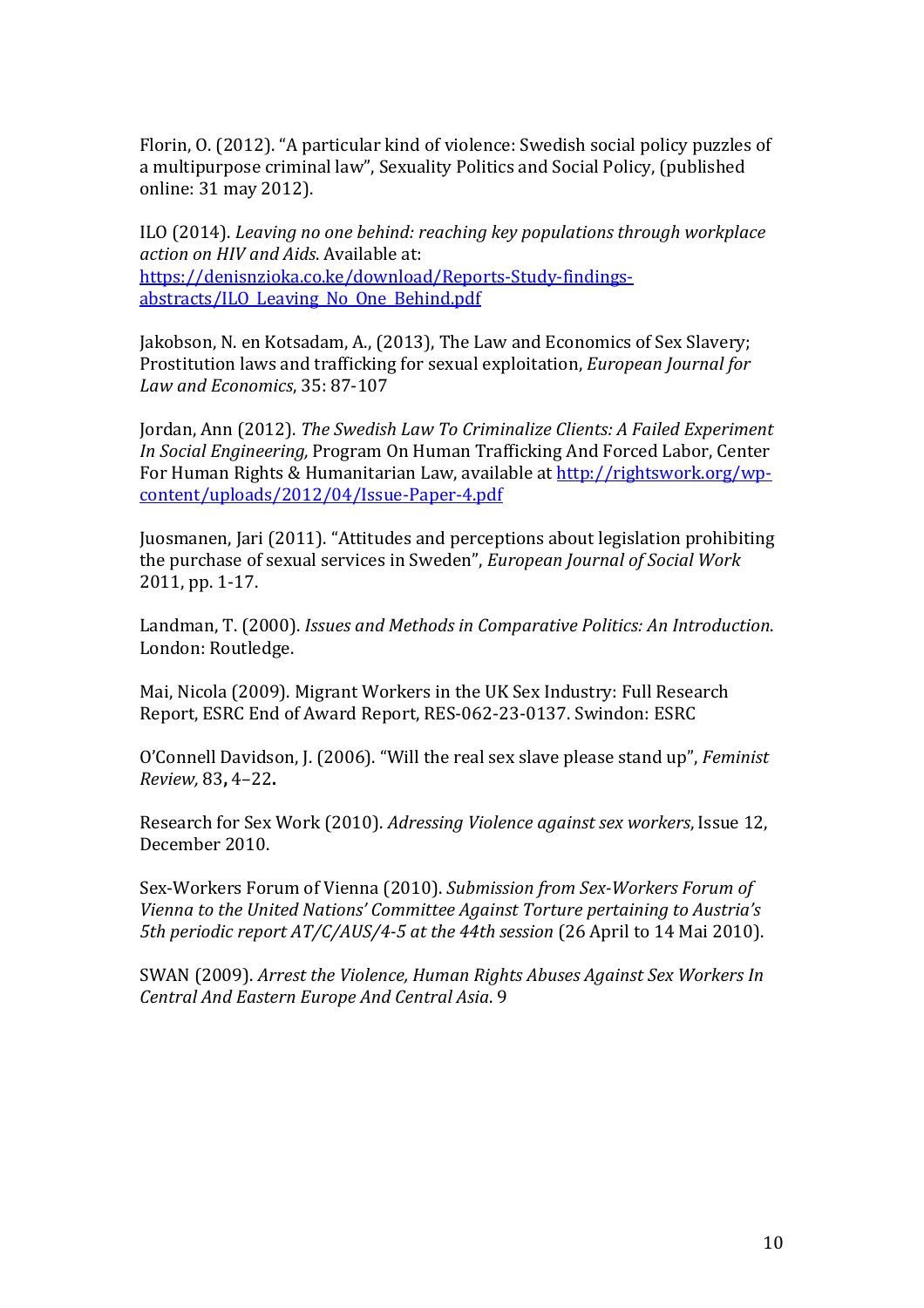Thing, Sandra (Rose Alliance), Pye Jakobsson (Rose Alliance) and Astrid Renland (PION) (2011). *When purchase of sex is a crime: About new legal measure and its impact on harm reduction among sex workers in Sweden and Norway*.